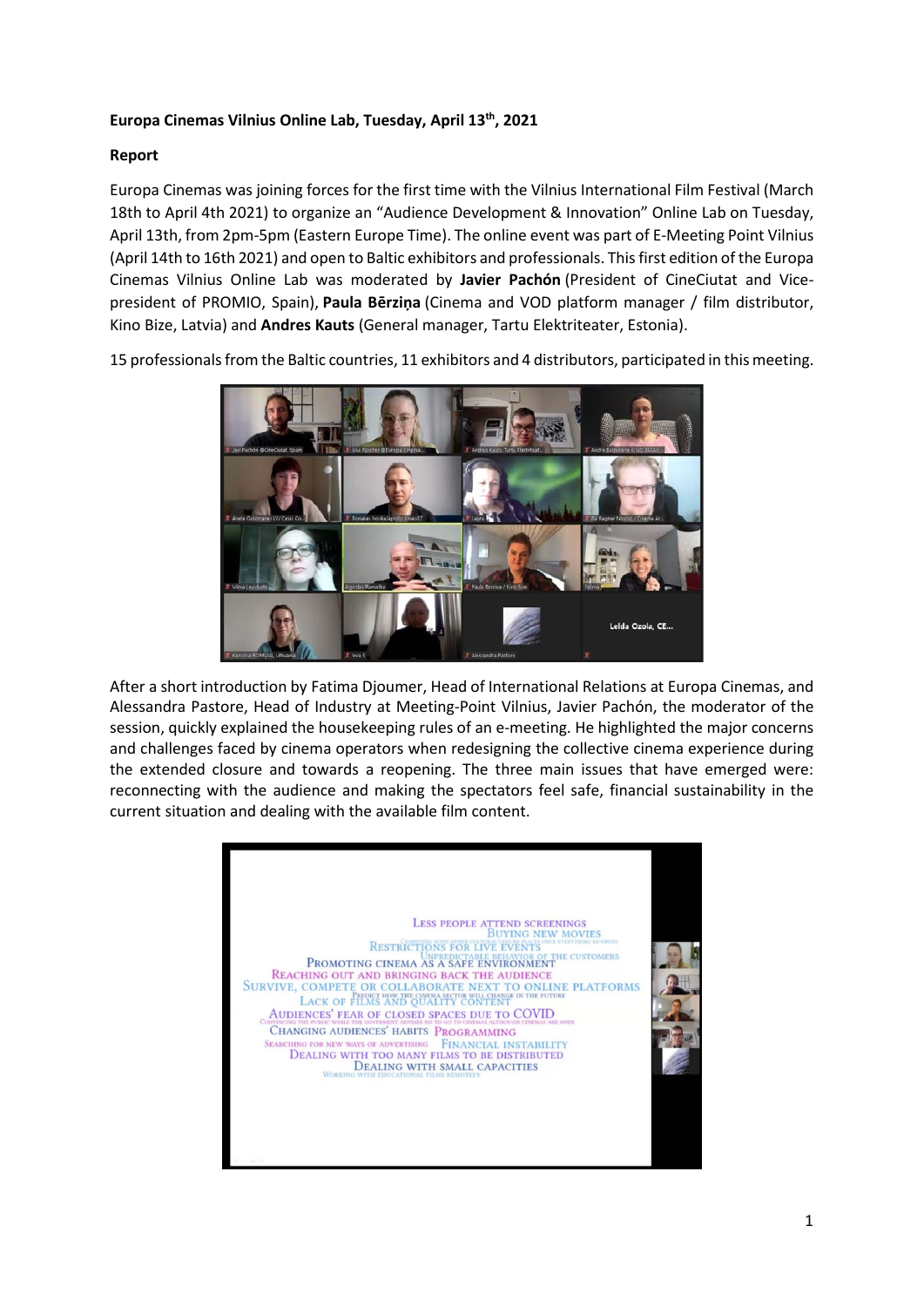Javier Pachón underlined that despite the common idea, Netflix and other VOD platforms have not driven cinemas out of the movie sector, cinema operators still have a strong importance for people, as VOD platforms do not offer the "communal experience" that cinemas do make possible, they do not offer shared emotions. In that sense, Javier proposed that VOD platforms should be considered as an opportunity to make cinema survive these long periods of closure.

The introduction finished with a virtual round table: each participant stated their name, cinema and city - and shared in one sentence a positive take away (if any) from the last couple of months.

**Paula Bērziņa**, Cinema and VOD platform manager/film distributor from Kino Bize in Latvia, proposed a short presentation on: Can a cinema theater be uploaded online? She had always wanted to create a VOD platform to extend the life of films she handled, but never had the time for it. The first lockdown was the best opportunity for her to create it. Despite the investments and adjustments needed for the collaboration with distributors and a growing demand, the results were not comparable to the inhouse screenings. Paula underlined that the experience and the engagement with the audience were not the same, but still, it was an interesting way to maintain relationships with the cinema community. Nevertheless, her cinema didn't have the capacity to manage both the physical cinema and the VOD platform and as soon as the cinema reopened views dropped by 80%. Nevertheless, Kino Bize worked on maintaining the link with their audience during the second lockdown by transposing their bimonthly *Children's morning* for schools to online workshops and lectures about specific topics and debates around movies. In conclusion, her own experience confirmed Javier Pachón's idea: the VOD platform didn't put her cinema in danger, it has even helped Kino Bize in being known across the country and was a mean to engage the audience even though the cinema was closed.



**Andres Kauts** gave a short talk on how to choose movies for the reopening and spending time in a lockdown cinema. He presented a short general overview on the consequences of the pandemic on Estonian cinemas: cinemas registered 50% loss in 2020, compared to 2019; two out of five cinemas in his city Tartu were actually closed. However, the lockdown allowed him to take care of adjustments that couldn't have been done during a "normal" operating year. His hope was, that the cinema would be more efficient for the eagerly awaited reopening and would have developed programs with schools that could be successful. He initiated as well drive-in cinemas instead of reopening the indoor cinemas. This was a popular initiative in the beginning, and even successfully sold out, but drive-in cinemas have still some notable drawbacks. Indeed, despite the obvious success of the approach, Andres wanted to highlight the differences with indoor cinemas. For instance, subtitled screenings are not feasible, nor are documentary screenings quite welcome, it's also more difficult to keep people's attention during the movie, and there are still less interactions between spectators. Andres concluded by underlining the inevitable concerns, that exhibitors face when it comes to the selection of movies for the reopening: there will be more movies available than slots and exhibitors will be forced to choose which movies to screen.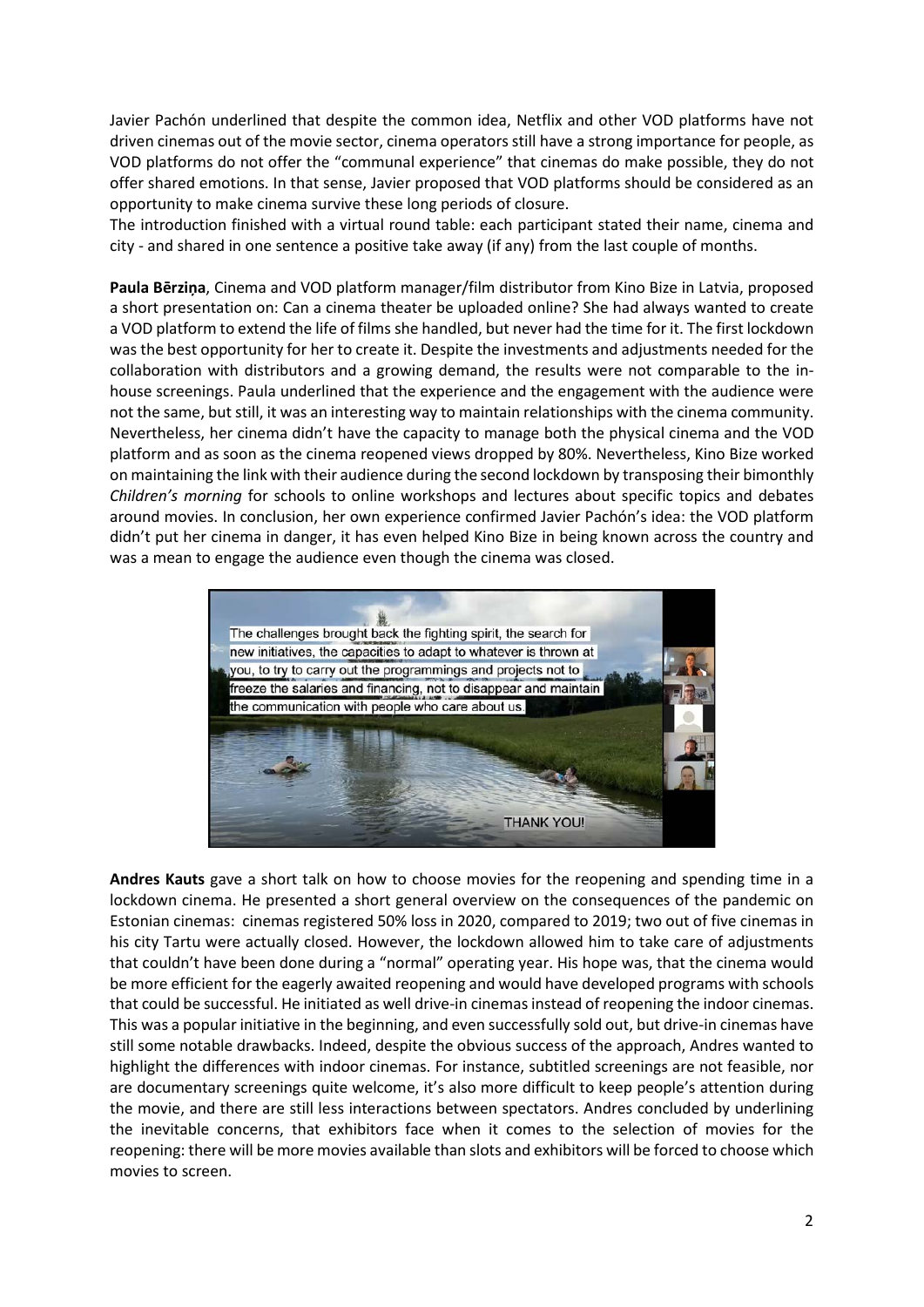After a short Q&A on the presentations, the participants were split into three groups, based on the favorite topics of discussion they had selected in the preliminary questionnaire.

Group 1, facilitated by **Andres Kauts** worked on developing strategies after long closure to bring back the audiences. **Ra Ragnar Novod** from Cinema Artis in Estonia explained that, after he reopened in June, spectators, who have been worried about the sanitary restrictions and safety measures, didn't come back immediately. Therefore, the group agreed on the importance of communicating with the audience: cinemas need to communicate clearly about their reopening and make sure that the audience feels safe and is willing to come as soon as the cinemas reopen. Efforts in communication and marketing are important to bring people back and feel comfortable in indoor cinemas, even though open-air screenings are tempting and maybe less restrictive. The group also concurred on the success of special programs, but highlighted as well the risks of losing the audiences' interest by organizing too many of them. The group finally discussed the difficulty to plan events ahead or even to deal with the risk of actually buying a new movie without being able to make it profitable. The already raised issue of having to refuse movies from distributors for the reopening remained open to discussion

Group 2 on finding allies with other exhibitors and/or other partners during closure and reopening, was facilitated by **Javier Pachón** from CineCiutat. The main objective for those who attended this workshop was to learn how to cooperate with customers and other actors and to make ideas rise from everyone's initiatives. **Elli Kalju** from Kino Sõprus, Tallinn, Estonia, explained how contact with schools and exchanges with teachers helped them going through this second closure period. Distant learning being already settled; it was not a problem to extend the existing partnership with the cinema. It was even easier since they did not need to create their own VOD platform; they simply build up a partnership with the telecom company that already had developed one. Javier, presented initiatives he implemented in his cinema, emphasized the success of special programs and showed how his team created direct or indirect promotion through its participants. His cinema initiated for example monthly events where guests or volunteers were invited to select a 2001 movie and present it. Another program, he introduced, relied on the relation between journalism – a very strong ally and support to the cinema industry - and the cinema itself. Javier Pachón also created an association in collaboration with over twenty other Spanish cinemas during the second lockdown, called PROMIO. The aim was to be represented in the ministry of culture to fight for cinemas' interests. This association now planned to create their own VOD platform. When marketing campaigns initiated by public institutions came up for discussion, two different point of views were debated. Javier Pachón underlined the lack of clear communication from the government's side despite initiatives to make people come back to the cinemas. However, **Mara Cebere** from Cinema Auseklis in Latvia was rather optimistic and confident in the way the government could use its visibility to help cinemas and to make a clear communication, as they did for other cultural institutions, like museums. To cope with this lack of public support, Javier Pachón invited exhibitors to organize strong communication campaigns through media, such as national TV or other large-scale media. He finally invited the participants to explore partnerships with their own audiences, even though Elli Kalju pointed out the difficulties and frustration audience engagement might imply and how challenging it might be to respond to their requests.

Group 3, facilitated by **Paula Bērziņa** from Kino Bize worked on how to keep up motivation, good spirit and creativity in a team. Since management is always delicate and especially these days, there were no real conclusions on that topic, but many advices and examples from exhibitors' experiences. It seemed very important to maintain the relations within the team by talking among colleagues about work, but also other topics, and to keep staff motivated by creating projects and gather them around common purposes. Another idea that came up was to create routine check-in calls to keep in touch with other team members and make sure everyone would feel involved in ongoing projects despite